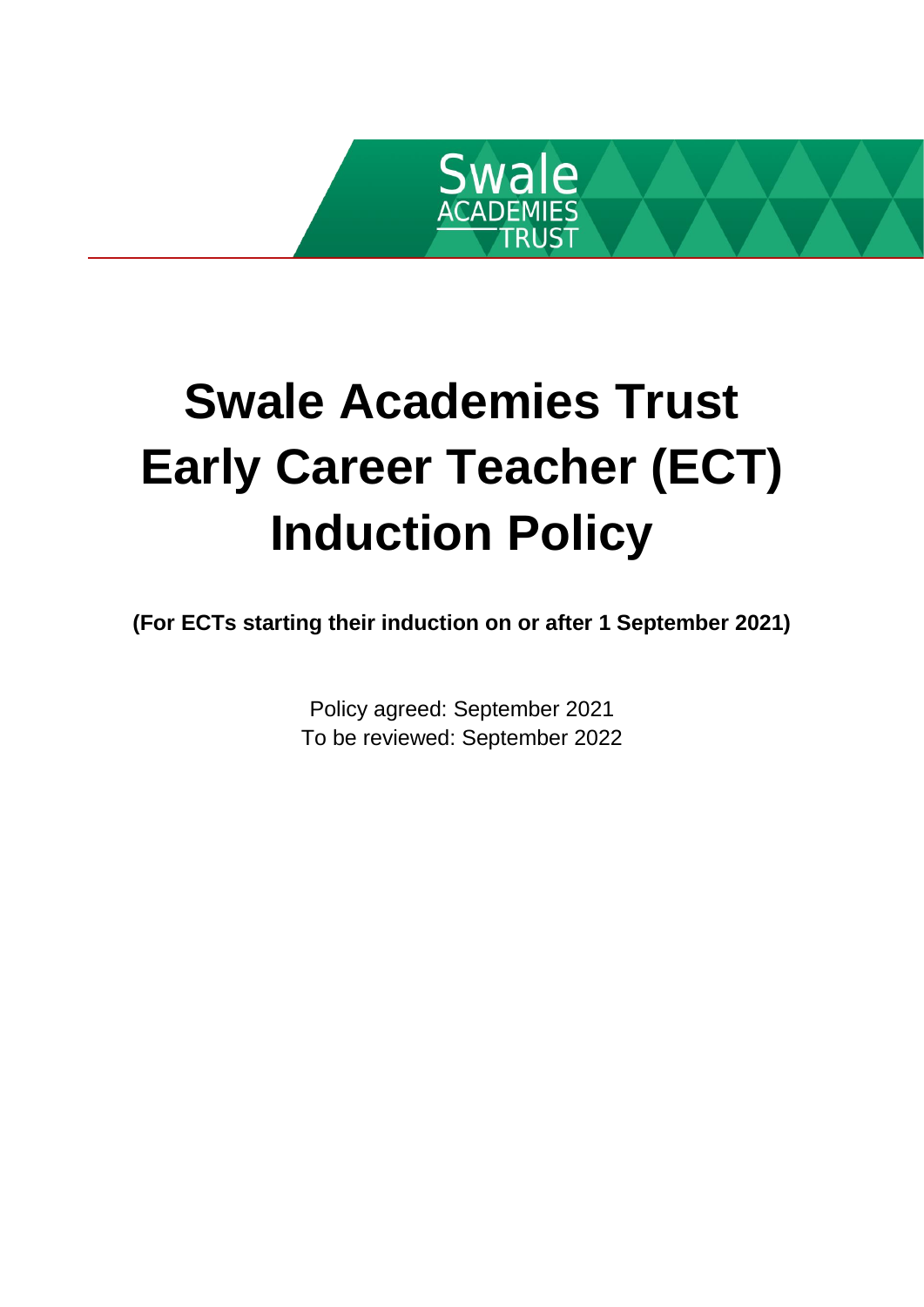## **Contents**

| 1. Aims                                                              |   |
|----------------------------------------------------------------------|---|
| 2. Newly Qualified Teacher (NQT) Induction transitional arrangements |   |
| 3. Legislation and statutory guidance                                | 2 |
| 4. The ECT induction programme                                       | 3 |
| 5. Roles & Responsibilities                                          | 5 |
| 6. Monitoring arrangements                                           |   |
| 7. Links with other policies                                         |   |
|                                                                      |   |
|                                                                      |   |

# **1. Aims**

Swale Academies Trust aims to:

- Run an ECT induction programme that meets all of the statutory requirements underpinned by the early career framework (ECF) from 1st September 2021.
- Provide ECTs with a supportive environment that develops them and equips them with the tools to be effective and successful teachers.
- Make sure all staff understand their role in the ECT programme.

## **2. Newly qualified teacher (NQT) induction transitional arrangements**

This policy applies to ECTs who start their induction **on or after 1st September 2021.**  NQTs who have started but not completed their induction **before 1st September 2021** will continue to follow our NQT induction policy. NQTs have until 1st September 2023 to complete their induction within 3 terms (a single academic year) as outlined in previous NQT induction guidance. Where possible, at the discretion of the headteacher and appropriate body, we will also provide them with:

- An ECF-based induction for the remainder of the NQT's 1-year induction.
- An induction mentor for the remainder of the NQT's 1-year induction.

If they don't complete the induction by September 2023, they will be required at this point to switch to the full ECT induction for the remainder of their induction period. Time already spent in induction will count towards the 2-year ECT induction period.

### **3. Legislation and statutory guidance**

This policy is based on:

- The Department for Education's (DfE's) statutory guidance Induction for early career teachers [\(England\)](https://www.gov.uk/government/publications/induction-for-early-career-teachers-england) from 1 September 2021
- The [Early career framework reforms](https://www.gov.uk/government/collections/early-career-framework-reforms)
- [The Education \(Induction Arrangements for School Teachers\) \(England\) Regulations 2012](http://www.legislation.gov.uk/uksi/2012/1115/contents/made)
- The 'relevant standards' referred to below are th[e](https://www.gov.uk/government/publications/teachers-standards) [Teachers' Standards.](https://www.gov.uk/government/publications/teachers-standards)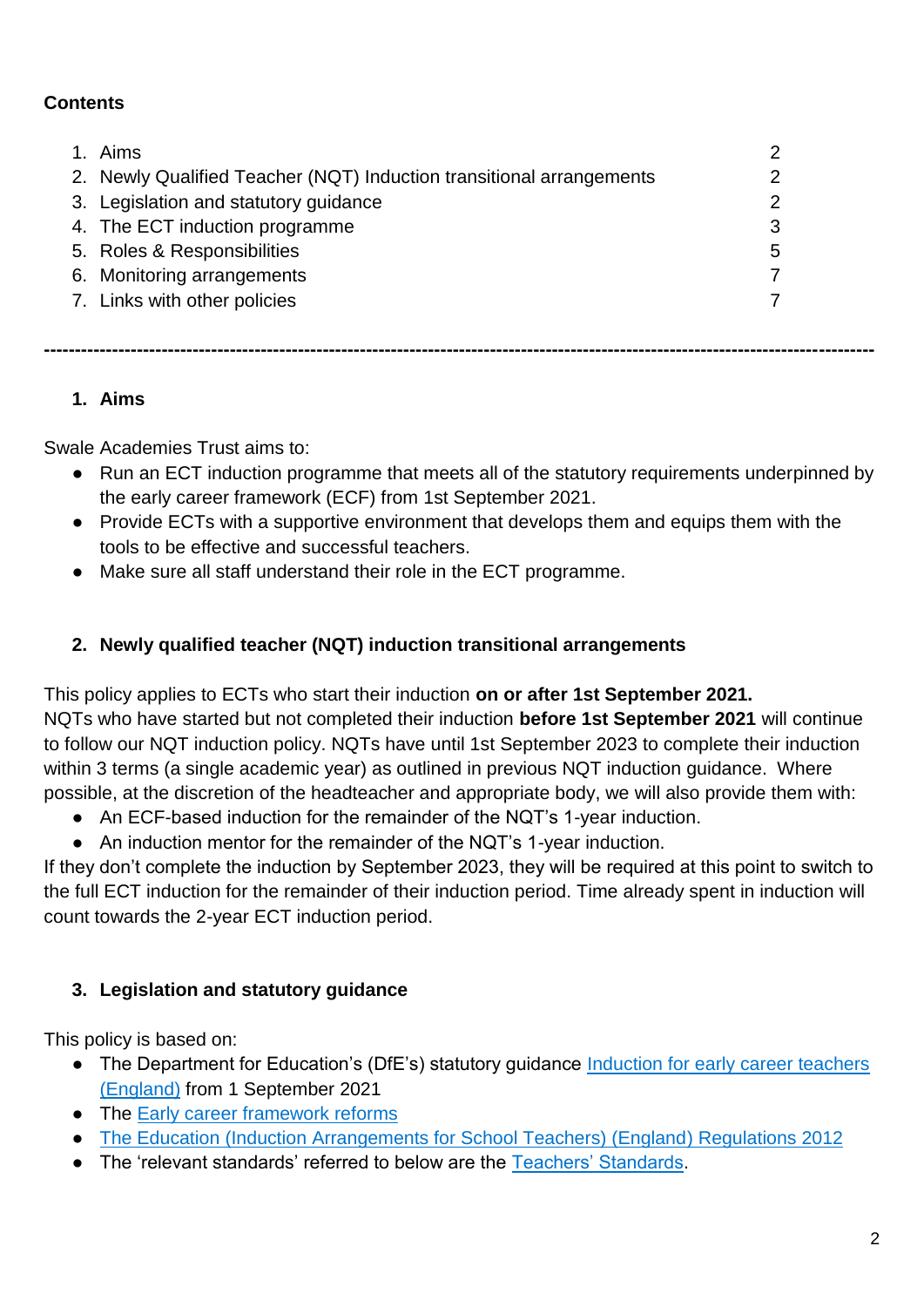# **4. The ECT induction programme**

The induction programme will be underpinned by the ECF, enabling ECTs to understand and apply the knowledge and skills set out in the ECF. Prior to the ECT serving their induction, the headteacher and appropriate body must agree that the post is suitable. For a full-time ECT, the induction period will typically last for 2 academic years. Part-time ECTs will service a full-time equivalent. Up to one term of continuous employment may count towards completion of the induction period.

The programme is quality assured by the Kent Local Authority for all our schools in East Sussex and Kent, Kent acts as our 'Appropriate Body'. Our school in Bromley has chosen to work with Bromley as the Appropriate Body.

### **4.1 Posts for induction**

Each ECT will:

- Be provided with the necessary employment tasks, experience and support to enable them to demonstrate satisfactory performance against the relevant standards throughout, and by the end of, the induction period.
- Have an appointed induction tutor, who will have qualified teacher status (QTS).
- Have an appointed induction mentor, who will have QTS.
- Have a reduced timetable to allow them to undertake activities in their induction programme; in their first year this will be no more than 90% of the timetable of our existing teachers on the main pay range, and in their second year, this will be no more than 95% of the timetable of our existing teachers on the main pay range.
- Regularly teach the same class or classes.
- Take part in similar planning, teaching and assessment processes to other teachers working in similar posts.
- Not be given additional non-teaching responsibilities without appropriate preparation and support.
- Not have unreasonable demands made upon them.
- Not normally teach outside the age range and/or subjects they have been employed to teach.
- Not be presented with unreasonably demanding pupil discipline problems on a day-to-day basis.

# **4.2 Support for ECTs**

We support ECTs with:

- Their designated induction tutor, who will provide day-to-day monitoring and support, and coordinate their assessments.
- Their designated induction mentor, who will provide regular structured mentoring sessions and targeted feedback.
- Observations of their teaching at regular intervals, and follow-up discussions with prompt and constructive feedback.
- Regular professional reviews of their progress, to take place termly (except in terms where formal assessment is held), at which their induction tutor will review objectives and revise them in relation to the relevant standards and their current needs and strengths.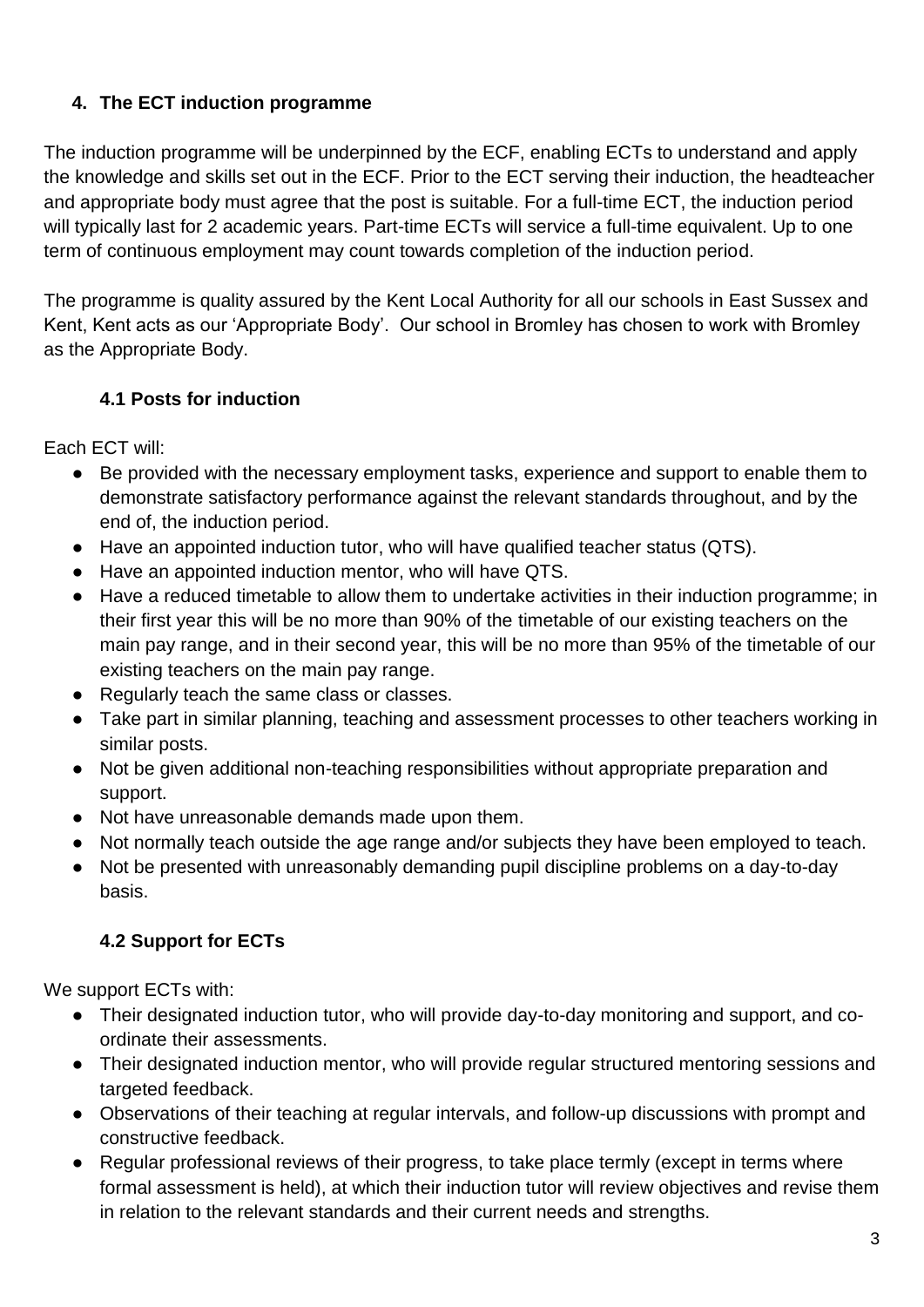● Chances to observe experienced teachers, either within the school or at another school with effective practice.

## **4.3 Assessments of ECT performance**

Formal assessment meetings will take place in the final term of the ECT's first year (Term 6/Summer Term) and in the final term of their second year, and will be carried out by the ECT's induction tutor.

These meetings will be informed by clear and transparent evidence gathered from progress reviews during the preceding assessment period, and drawn from the ECT's work as a teacher and from their induction programme. Copies of the evidence relied on will be provided to the ECT and the appropriate body.

After each formal assessment meeting, a formal assessment report will be completed that clearly shows how the ECT is performing against the relevant standards. The headteacher will also recommend to the appropriate body in the final assessment report at the end of the programme as to whether the ECT's performance is satisfactory against the relevant standards.

The ECT will add their own comments, and the formal assessment report will be signed by the headteacher, induction tutor and the ECT.

A copy of the formal assessment report will then be sent to the appropriate body. The final assessment report will be sent within 10 working days of the meeting, for the appropriate body to make the final decision on whether the ECT has passed their induction period.

In the event that the ECT leaves this post after completing one term or more but before the next formal assessment would take place, the induction tutor of headteacher should complete an interim assessment to ensure that the ECTs progress and performance since the last assessment is captured.

# **4.4 At-risk procedures**

If it becomes clear during a termly progress review or at the first formal assessment poit that the ECT is not making sufficient progress, additional monitoring and support measures will be put in place immediately, meaning:

- Areas in which improvement is needed are identified.
- Appropriate objectives are set to guide the ECT towards satisfactory performance against the relevant standards.
- An effective support programme is put in place to help the ECT improve their performance.

The progress review record or formal assessment report will be shared with the appropriate body, alongside the support plan, for it to review.

If there are concerns about the ECT's progress during their subsequent progress reviews or formal assessment, as long as it is not the final formal assessment, the induction tutor or headteacher will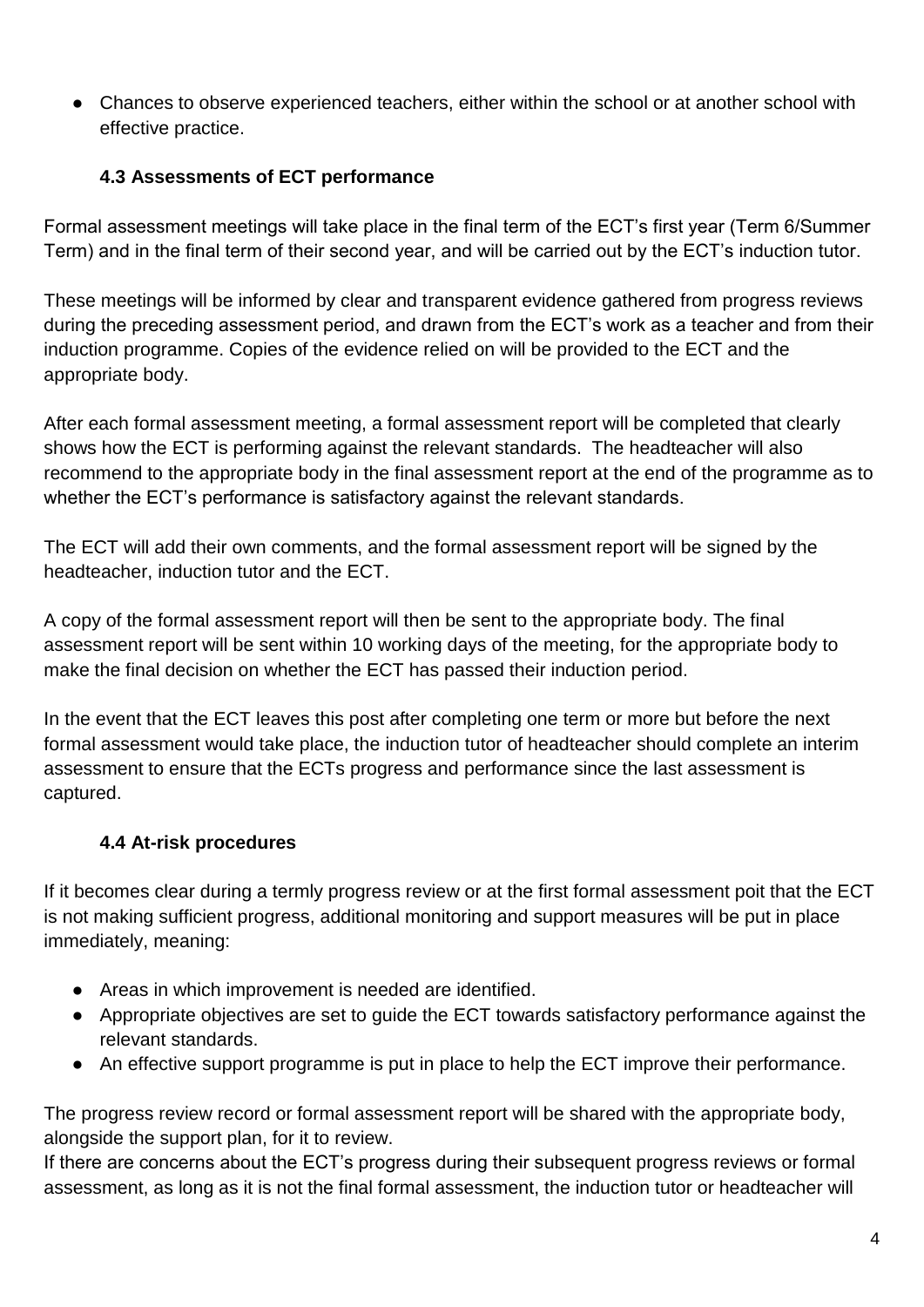discuss this with the ECT, updating objectives as necessary and revising the support plan for the next assessment period.

## **5. Roles & responsibilities**

The ECT will:

- Provide evidence that they have QTS and are eligible to start induction.
- Meet with their induction tutor at the start of the programme to discuss and agree priorities, and keep these under review.
- Agree with their induction tutor how best to use their reduced timetable allowance and guarantee engagement with their ECF-based induction.
- Provide evidence of their progress against the relevant standards.
- Participate fully in the monitoring and development programme.
- Participate in scheduled classroom observations, progress reviews and formal assessment meetings.
- Agree with their induction tutor the start and end dates of the induction period, and the dates of any absences from work during the period.
- Keep copies of all assessment reports.

### **When the ECT has any concerns they will:**

- Raise these with their induction tutor as soon as they can.
- If this does not resolve the issue the ECT should speak with the leader for their phase, or with a senior member of staff within the school.
- Consult with their contact at the appropriate body at an early stage if there are difficulties in resolving issues with their induction tutor or within the school.

### **5.2 Role of the headteacher**

The headteacher will:

- Check that the ECT has been awarded QTS and whether they need to serve an induction period.
- Agree, in advance of the ECT starting, who will act as the appropriate body.
- Notify the appropriate body when an ECT is taking up a post and undertaking induction.
- Make sure the ECT's post is suitable according to statutory guidance (see section 4.1 above)
- Make sure the induction tutor is appropriately trained and has sufficient time to carry out their role effectively.
- Make sure the induction mentor is appropriately trained and has sufficient time to carry out their role effectively.
- Make sure an effective ECF-based induction programme is in place.
- Make sure the ECT's progress is reviewed regularly, including through observations and feedback of their teaching.
- Make sure that formal assessments are carried out and reports completed and sent to the appropriate body.
- Maintain and keep accurate records of employment that will count towards the induction period.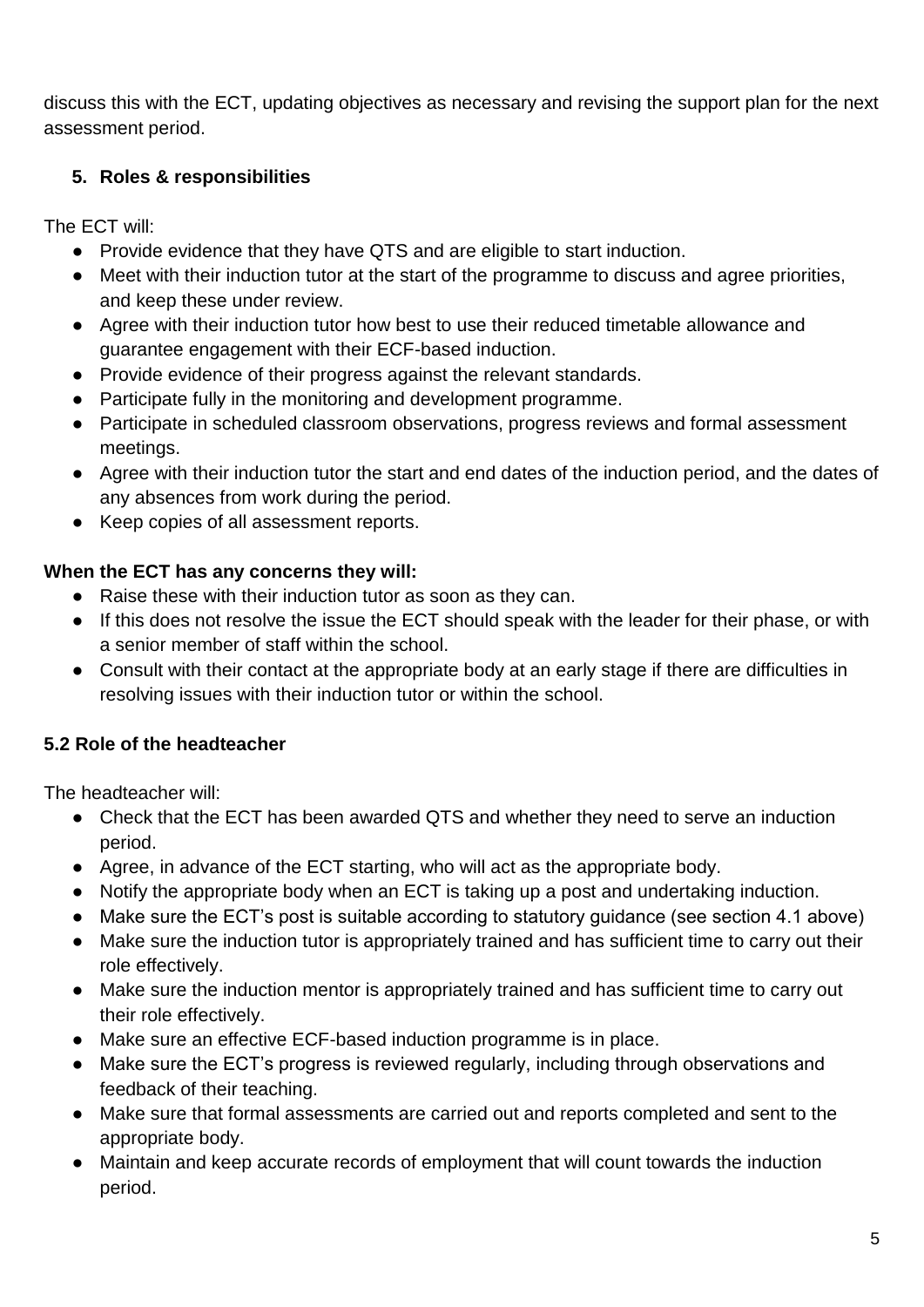- Make sure that all monitoring and record keeping is done in the least burdensome and most streamlined way.
- Make the governing board aware of the support arrangements in place for the ECT.
- Make a recommendation to the appropriate body on whether the ECT's performance against the relevant standards is satisfactory.
- Participate in the appropriate body's quality assurance procedure of the induction programmes.
- Keep all relevant documentation, evidence and forms on file for 6 years.

## **5.3 Role of the induction tutor**

The induction tutor will:

- Provide guidance and effective support to the ECT (with the appropriate body where necessary).
- Carry out regular progress reviews throughout the induction period.
- Undertake 2 formal assessment meetings during the induction period, coordinating input from other colleagues as appropriate.
- Carry out progress reviews in terms where a formal assessment doesn't occur.
- Inform the ECT following progress reviews of their progress against the relevant standards, and share records with the ECT, headteacher and relevant body.
- Inform the ECT during the formal assessment meeting of the judgements to be recorded on their formal assessment record and invite the ECT to add their own comments.
- Make sure that the ECT's teaching is observed and feedback is provided.
- Make sure the ECT is aware of how they can raise concerns about their induction programme or their personal progress, both within and outside of the school.
- Take prompt, appropriate action if the ECT appears to be having difficulties.
- Make sure that all monitoring and record keeping is done in the least burdensome way, and that ECTs are not asked for any evidence that requires the creation of new work.

### **5.4 Role of the induction mentor**

The Induction mentor will:

- Regularly meet with the ECT for structured mentor sessions to provide targeted feedback.
- Work with the ECT, and colleagues within the school who are involved in the ECT's induction, to help make sure the ECT receives a high-quality ECF-based programme.
- Provide, or arrange, effective support including subject-specific, phase-specific, coaching and/or mentoring.
- Act promptly and appropriately if the ECT appears to be having difficulties.

# **5.5 Role of the Local Governing Body (LGB)**

The LGB will, through updates in their meetings and through governor monitoring visits, be assured that:

- Their school complies with statutory guidance on ECT induction.
- Be satisfied that the school has the capacity to support the ECT.